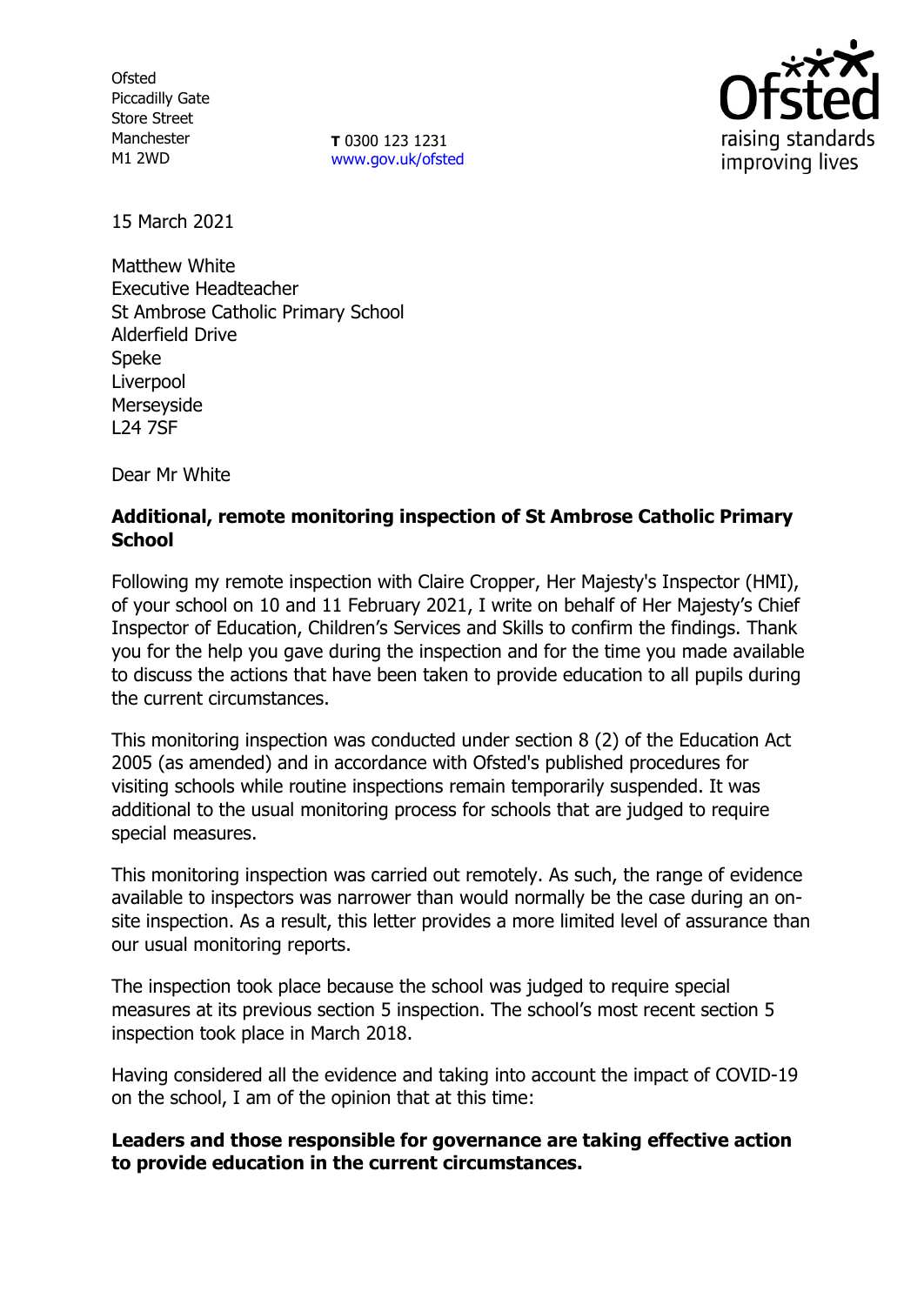

# **Context**

- You, the deputy headteacher and all governors all joined the school after the last inspection.
- Approximately one fifth of pupils were educated at home for short periods of time during the autumn term 2020.
- At the time of this inspection, half of all the pupils were being educated at home and half on site. Seven out of eight vulnerable pupils were being educated on site. Three quarters of pupils with special educational needs and/or disabilities (SEND) were attending the school.
- A small proportion of staff are currently absent due to COVID-19. Leaders are temporarily using staff from the wider staff team or supply agency staff to cover these absences.

## **Main findings**

- You, other leaders and governors used the time since March 2020 well to think carefully about what you wanted pupils to learn at St Ambrose. You worked with teachers to develop an ambitious, well-structured curriculum for all pupils. This means that you were in a confident position to provide all pupils with a suitable education as we entered the third lockdown.
- You ensure that pupils at home and at school study all the subjects in the primary curriculum and that they are learning effectively. Teaching staff plan subject activities which cover the knowledge pupils need to learn and remember. This helps pupils to build and link their knowledge across subjects in an orderly manner. For example, pupils have a better understanding of how to solve problems because it is a key feature of the improved curriculum that is currently being taught.
- In the autumn of 2020, you made sure that staff, pupils, parents and carers knew how to use the systems you have in place for online learning. Pupils use these systems regularly and confidently as part of their learning at home. Staff are skilled in delivering the curriculum remotely. They carefully check on pupils' learning and use this information effectively to plan further learning for pupils.
- You ensure that pupils at home complete the same work as pupils at school. Pupils, including vulnerable pupils, receive regular extra support if they need help to understand the tasks teachers have set them.
- You make certain that reading remains an important matter for all staff at the school. This means that pupils, including vulnerable pupils, are learning letter sounds matched to their existing knowledge of phonics. Pupils use their improved knowledge to read words with fluency and accuracy. Pupils' learning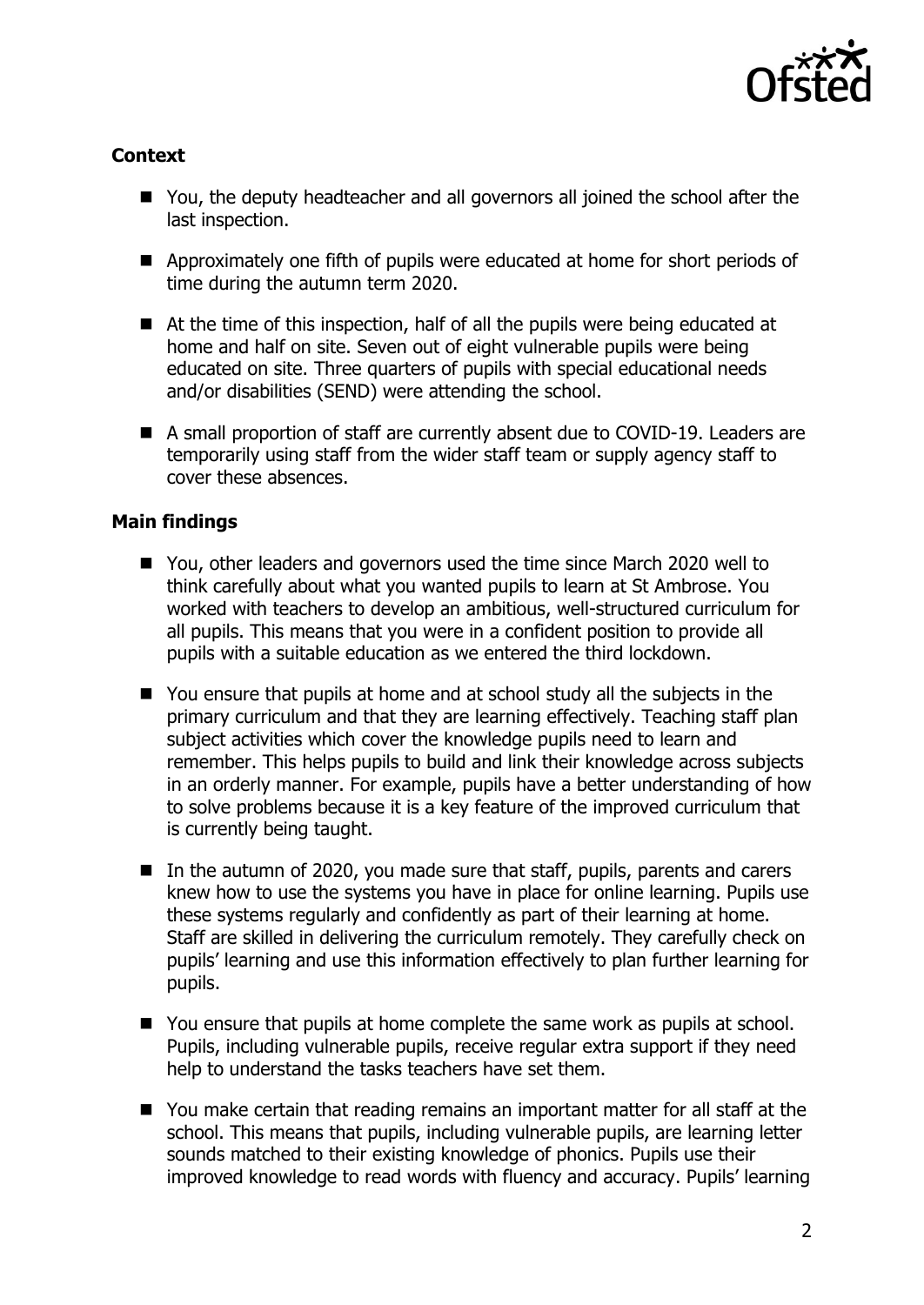

at home continues to develop their phonic knowledge because teachers provide them with videos to help them practise the phonics that they know. Teachers encourage families to share videos of pupils saying the letter sounds learned at home, which teachers use to assess what pupils need to learn next. Teachers and teaching assistants teach phonics accurately to pupils who are attending the school.

- Parents praise the quality of learning that teachers have set for their children at home in recent months. They said that staff helpfully provide guidance for pupils and their families to complete tasks at home.
- You follow closely your ambitious plans to improve the education of pupils with SEND. You make sure that the coordinator for SEND has enough time to review teachers' work to support pupils' learning. As a result, these pupils are learning successfully at home and in school. Parents of pupils with SEND said that staff give them valuable guidance to support their children's learning.
- Governors are well informed about the curriculum. They talked knowledgeably about the subject content pupils learn. Governors' checks on the work of the school include purposeful discussions with subject leaders. They challenge senior leaders on the decisions they make, and the action they take, including about support for vulnerable pupils.
- You have used the support of experts from outside of the school well to help improve the work of leaders and staff. The school is now less dependent on outside help. The local authority and archdiocese have ensured a turnaround in the quality of governance at the school. The local authority has helped leaders to improve the curriculum and to deepen staff subject knowledge, for instance in early reading. You and staff share the positive improvements at St Ambrose with other schools.

## **Evidence**

This inspection was conducted remotely. We spoke with you, groups of pupils from Year 1 and Year 6, several staff, some parents, representatives of those responsible for governance, a representative of the local authority and a representative of the Archdiocese of Liverpool to discuss leaders' actions to provide education to all pupils during a national lockdown.

We also checked examples of work set by teachers for pupils to complete at home and video recordings, including phonics lessons and staff reading stories. We considered examples of pupils' work submitted to the school on the internet. We looked at 24 responses to Ofsted's online questionnaire, Parent View. There were no free-text responses to the survey. We reviewed responses from 15 staff to the Ofsted questionnaire. We checked some school documents, including minutes of meetings by the governing body.